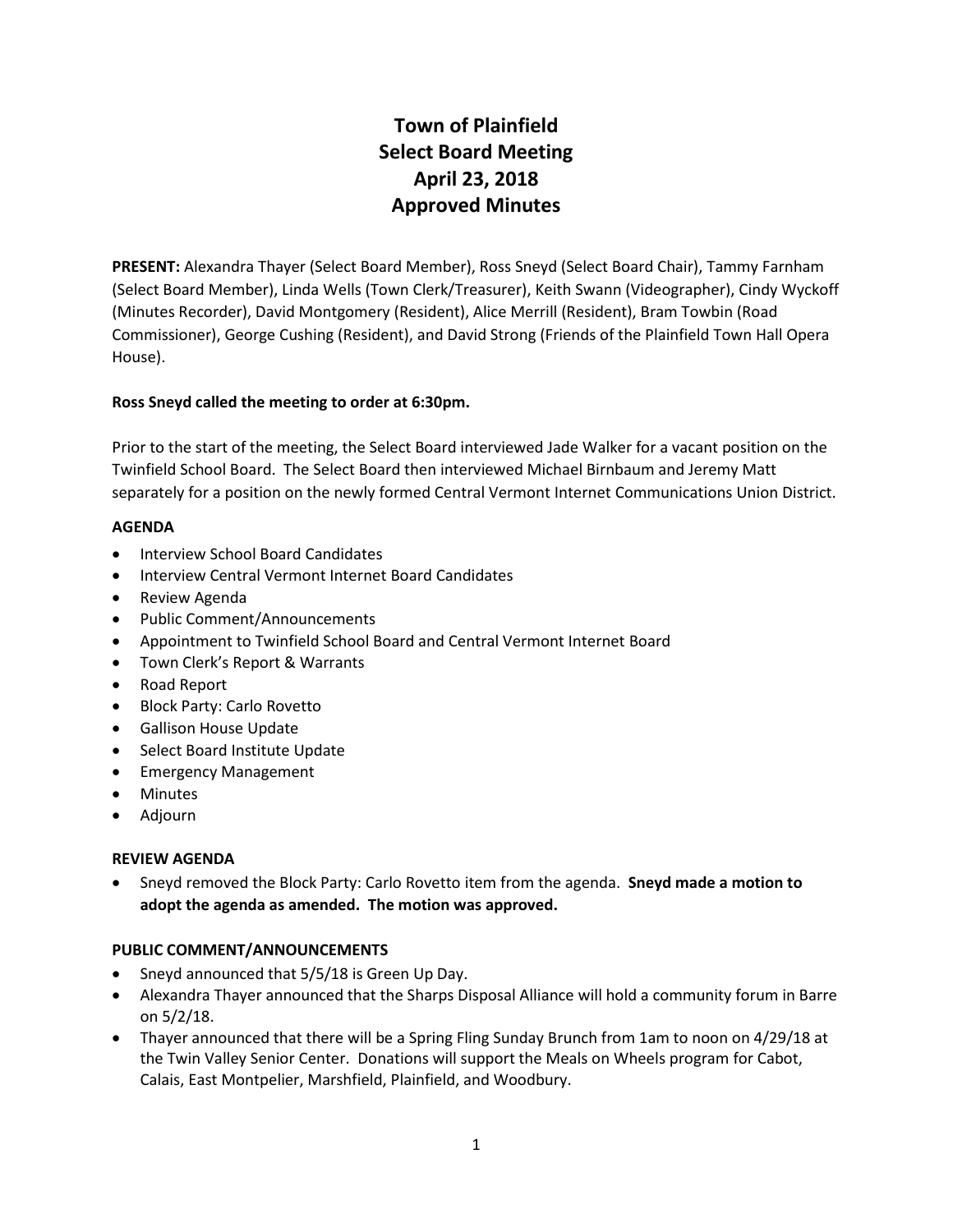# **APPOINTMENT TO TWINFIELD SCHOOL BOARD AND CENTRAL VERMONT INTERNET BOARD**

- Sneyd noted that one candidate, Jade Walker, was interviewed for the open Twinfield School Board position. **Tammy Farnham made a motion to appoint Jade Walker to the Twinfield School Board. The motion was approved.**
- Sneyd noted that two candidates were interviewed for the open position on the Central Vermont Internet Communications Union District: Jeremy Matt and Michael Birnbaum. **Thayer made a motion to appoint Michael Birnbaum as the Plainfield representative to the Central Vermont Communications Union District. The motion was approved.** After a brief discussion, **Thayer made a motion to appoint Jeremy Matt as an alternate to the Central Vermont Communications Union District. The motion was approved.** Sneyd will communicate with all three to let them know the Select Board's decisions.

# **TOWN CLERK'S REPORT & WARRANTS**

- Town Clerk/Treasurer Linda Wells presented the annual financial plan for the Highway Department for Select Board authorization. It is based on the budget for the 2018-19 fiscal year and needs to be submitted to the Vermont Agency of Transportation. **Sneyd made a motion to approve the annual financial plan for Town Highways to be submitted to the Vermont Agency of Transportation. The motion was approved.**
- Wells presented an agreement for year two of a three-year contract with Jason Cushing for mowing Town properties. **Sneyd made a motion to approve the contract with Jason Cushing to mow Town properties through 2020. The motion was approved.**
- Wells wanted to make the Select Board aware that new guidelines from Central Vermont Solid Waste Management District will require that towns increase their recycling efforts.
- **Sneyd made a motion to approve the warrants of 4/11/18, 4/13/18, 4/16/18, and 4/20/18. The motion was approved.**
- Wells reminded that the date of the public information hearing for the Gallison property reconsideration vote will be held on 5/7/18 at the Town Hall Opera House. The reconsideration vote will be held on 5/17/18 at the municipal building from 9am to 7pm. Absentee ballots will be available on 4/27/18.
- **Sneyd made a motion to approve a Fleet Permit request from Structures RBR and a Single Vehicle permit request from Fred Vance Trucking. The motion was approved.**
- Wells noted that Lynn Gallison wanted Wells to relay to the Select Board the estimate of \$9,000 that he had gotten for repair of the foundation of his house.

## **ROAD REPORT**

- Road Commissioner Bram Towbin reported that the new Highway Department truck should be arriving the first week of May. After being updated, it will be ready to put into use by June.
- Towbin noted a meeting on 4/25/18 of Road Foremen coordinated by the Central Vermont Regional Planning Commission regarding the Emerald Ash Bore, which has been spotted in the area. There are also two other pests present that could potentially cause harm to forests.
- Towbin reported that the Road Crew has begun grading roads.
- Towbin noted that the six-month personnel reviews went positively.
- Towbin reported that he had photographed and geo-tagged damage to trees from the October windstorm as required by FEMA for reimbursement.
- Thayer reported to Towbin calls she has received regarding the Town grader filling in areas by roads that the homeowners had recently cleaned out. Towbin responded that the Road Crew is trying to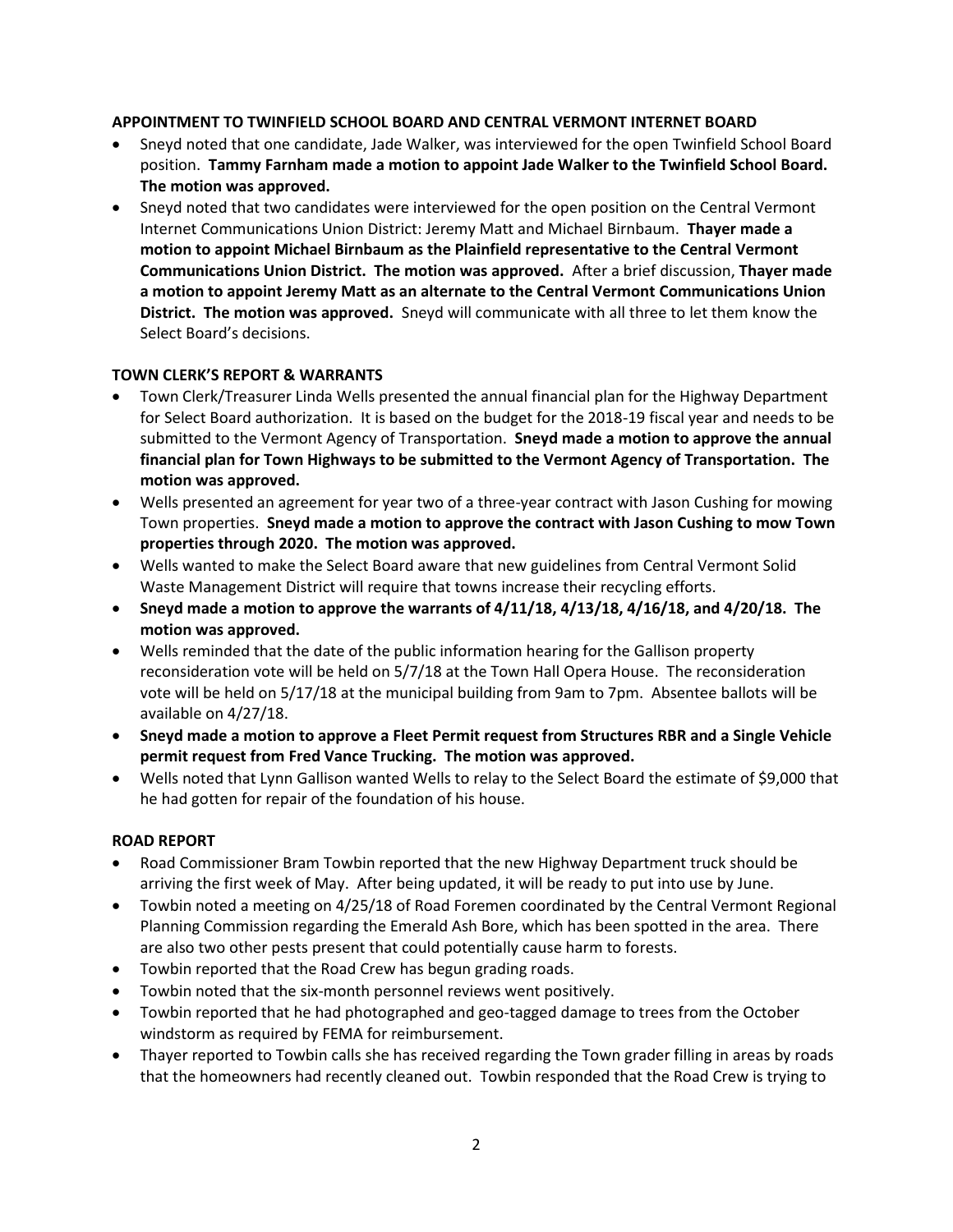correct, within reason, some of the issues that normally result from snow melts during the transition from winter to spring.

 Sneyd noted that Assistant Town Clerk/Treasurer Carol Smith has been trying to get the State and Fairpoint Communications to clean up some of the trees on US Route 2. Thayer related recent communications she has had regarding who is responsible for dealing with trees threatening powerlines. Smith was commended for her work toward addressing this issue.

#### **OTHER BUSINESS: CORRECTION TO TIMES ARGUS ARTICLE**

 Thayer reviewed the issue of the *Times Argus* incorrectly stating in an article following this past Town Meeting that Town Moderator Charles Barasch had allowed an illegal discussion on the floor while voting was taking place on the purchase of the Gallison property. Thayer noted that a retraction had been made by the paper, which was extremely small, and therefore wanted to submit an opinion piece affirming that Barasch was correct in allowing the discussion. Debate followed about whether to continue pursuing the issue with the *Times Argus*, which resulted in agreement that Thayer should submit the letter under her name on behalf of the Select Board.

#### **SELECT BOARD INSTITUTE UPDATE**

 Thayer reported on various topics she learned about during a Select Board Institute training, including upcoming Select Board action needed on a conflict of interest statement; the requirement to warn the public before the Select Board makes a decision on any important issue; and the positive and negative aspects regarding the highway departments of individual towns assisting one another. Discussion followed with Road Commissioner Towbin about the kind of cooperation Plainfield currently engages in with other towns.

#### **GALLISON HOUSE UPDATE**

 Thayer offered information regarding costs she has identified in the construction of a retaining wall, needed permits, and zoning. Sneyd made note of the lack of respect that has gone on in some instances in discussions around the purchase of the Gallison property and proposed that the Select Board arrange for a moderator to facilitate the informational hearing scheduled for 5/7/18. It was decided that Sneyd would contact Town Moderator Barasch and ask him to perform in that role at the public informational hearing. David Strong challenged the validity of the cost figures for the retaining wall presented earlier by Thayer. Strong noted that if the 5/17/18 vote affirms the original vote to purchase the property and the Select Board decides to demolish the building, the Friends of the Town Hall Opera House are willing to enter into a contract to be responsible for its removal. Farnham requested confirmation that the Friends are willing to donate only if the building was to be demolished, to which Strong responded affirmatively. Thayer noted that the property owner recently had forwarded to the Town an estimate to repair the foundation, stating that she did not think that the Town would be liable for the damage. Sneyd and Strong noted that the Water/Wastewater Department had acknowledged that the damage was caused by flushing the hydrants. A brief discussion followed on what the Town policy should be regarding the acknowledgement of responsibility for damage in any situation. George Cushing noted the loss of taxes on the Gallison property if the Town purchases it and that the purchase price of \$70,000 was not such a good deal. In terms of the possibility of snow being plowed into the Winooski River from the lot across from the Town Hall Opera House, Towbin made it clear that the Town does not plow snow into the river, and in the event of a big storm would cart the snow away as it currently does at Mill Street Park. Farnham thanked Thayer for her efforts in gathering the cost figures related to possible work needed at the Gallison property if purchased by the Town for a parking area.